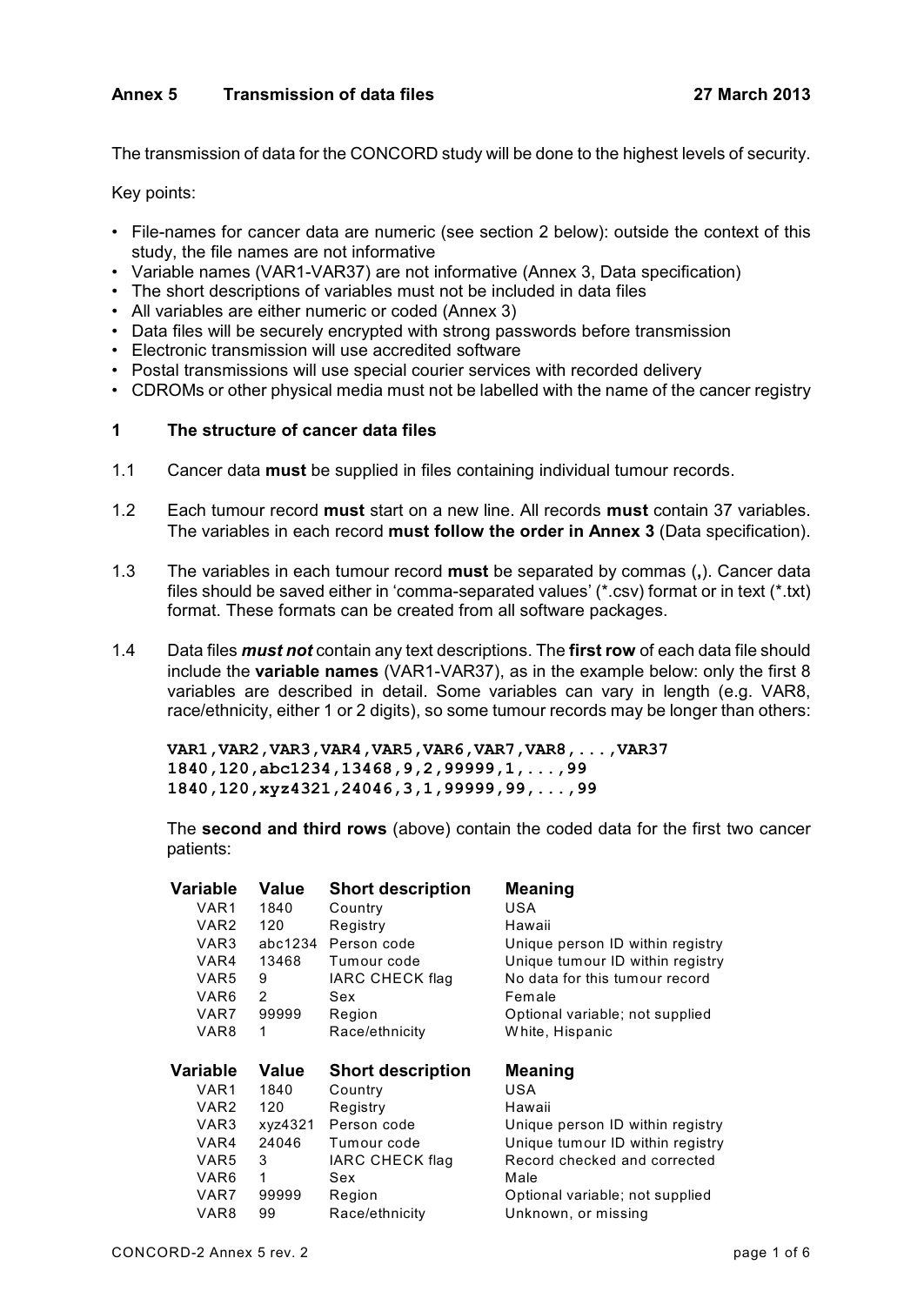# **2 Assigning names to your cancer data files**

- 2.1 We intend to reduce the risk of data loss to the absolute minimum.
- 2.2 File-names are therefore *numeric codes*, not text. To simplify handling very large numbers of files, all file-names must have a standard structure, with five components. For example, the file-name **1840120021** is unique and informative within the CONCORD study, but it has no meaning elsewhere:

| File-name |                    |                                                       |
|-----------|--------------------|-------------------------------------------------------|
| component | <b>Description</b> | Meaning                                               |
|           | Continent          | North America                                         |
| 840       | Country            | USA                                                   |
| 120       | Registry           | Hawaii                                                |
| 02        | Cancer             | Colon (second of the 10 cancers in CONCORD study)     |
|           | Transmission       | First transmission of the colon data file from Hawaii |

2.3 Each registry has been sent a list of the file-names to use. You *must* use these filenames when sending your cancer data!

## **3 Three options for file transmission**

- 3.1 Three options are available for you to send data files to the CONCORD team. Two electronic file transmission utilities are available: they are both free of charge, and they both provide automatic, secure encryption of your files before transmission. The third option is to use special courier services: if you use this option, you must encrypt your files yourself, but we suggest two ways for you to do this, also free of charge.
- 3.2 First, the CONCORD file transmission utility is a simple, secure, web-based system that is compliant with international security standards. It will automatically encrypt each file and protect it with a unique, strong, random password. We recommend this option. If you choose this option, **please go to Section 4**.
- 3.3 Second, the *HyperSend®* file transmission facility has been requested by some registries. *[HyperSend](http://www.hypersend.com/HyperSend/Model/Home/Welcome/Entry)* is a secure, web-based system that is compliant with the US Health Insurance Portability and Accountability Act (HIPAA). *Note: HyperSend* only supports Windows® operating systems, and it requires each user to download the *HyperSend* software (US export licence restrictions apply), so it is not viable for all CONCORD participants. *HyperSend* will also securely and automatically encrypt your files before transmission. If you choose this option, please **go to Section 5**.
- 3.4 Third, some registries will send data on physical media (e.g. CDROM) by special courier. If you choose this option, you **must** encrypt your files: please **see Section 6**.
- 3.5 For instructions on sending data on CDROM by courier, **go to Section 7**.

### **4 CONCORD file transmission utility**

- 4.1 Go to [https://concord.lshtm.ac.uk/filesend](https://concord.lshtm.ac.uk/filesend/)
- 4.2 **Enter the email address** with which your cancer registry is registered on the CONCORD website, then click *Next*.
- 4.3 Click *Browse* to locate and select the file(s) you wish to send.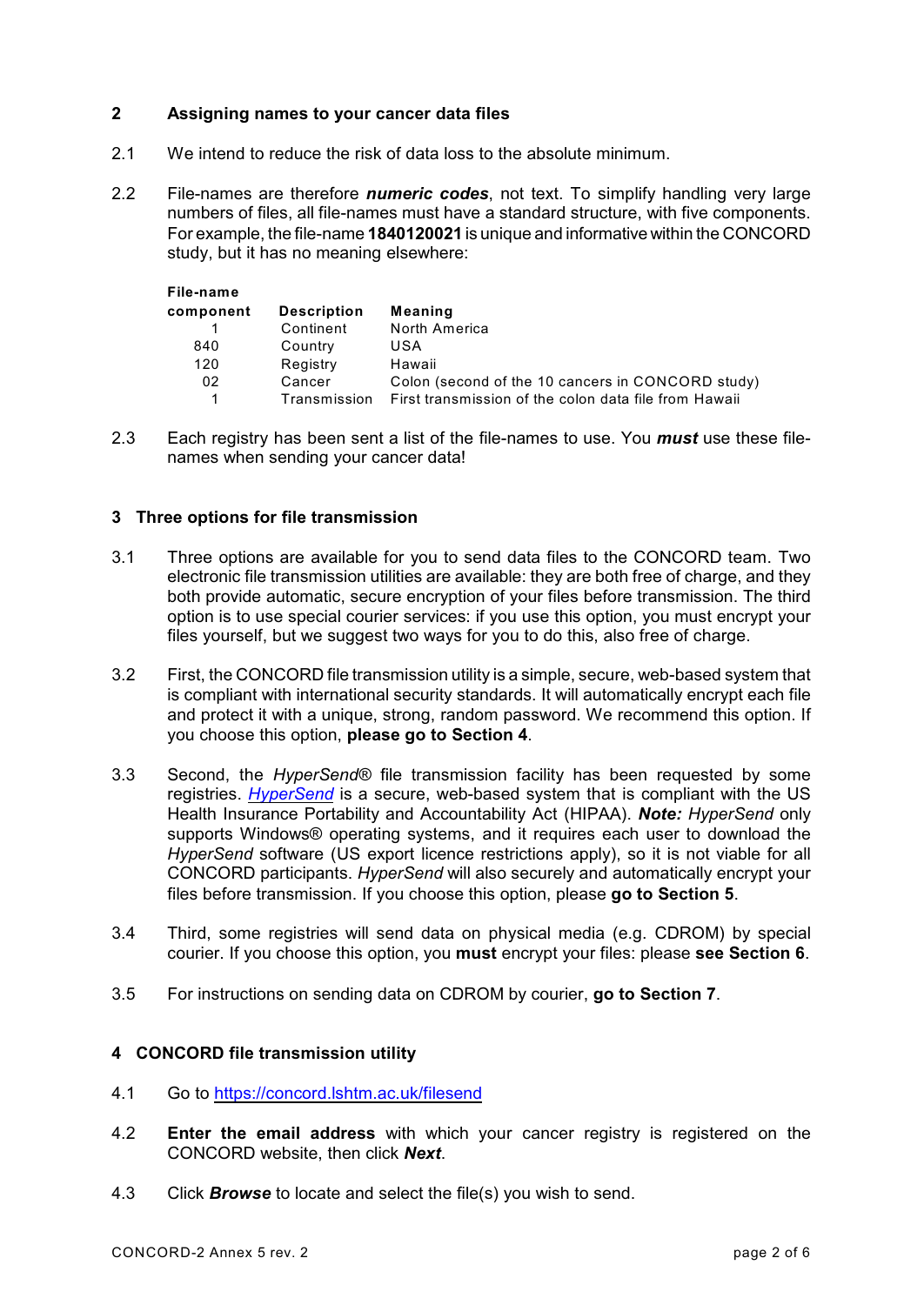- 4.4 Click *Send file(s)* when you have selected the file(s) you wish to send. You can send several files in a single transmission. Each file is separately and automatically encrypted at the point of transmission and protected by a randomly generated, unique, strong password. The password for each file is sent only to the CONCORD team; it is not stored anywhere.
- 4.5 A message will appear on your screen when your file(s) have been transmitted. You will receive an automatic email to confirm this.

# **5** *HyperSend®* **file transmission utility**

### **Download and installation (Windows® only)**

- 5.1 **First, send an email** to [concord.data@lshtm.ac.uk](mailto:concord.data@lshtm.ac.uk) with 'HyperSend contact' in the "Subject" line. In the body of the email, write the email address of the person who will send the data. That person will be sent an invitation to create a CONCORD *HyperSend* account. [*Note:* some email systems reject these invitations as "spam" (unwanted email). If you have *not* received the invitation within one day (excluding weekends), email [concord.data@lshtm.ac.uk](mailto:concord.data@lshtm.ac.uk) again and we will explain how to bypass this problem.]
- 5.2 **Click on the web-link** in the email to accept the invitation. If you do not already have a *HyperSend* account, you will be guided through the brief steps to create one. This is free. You will then receive a message confirming that you have a CONCORD *HyperSend* account.
- 5.3 **Second, send an email** to [support@covisint.com](mailto:support@covisint.com) with 'Need HyperSend agent download' in the "Subject" line. In the body of the email, write (a) the name of your organisation, (b) the city and (c) the country where you are.
- 5.4 Your request should be approved within one working day (excluding weekends). You will receive instructions and a web-link to download the *HyperSend* agent. **Follow the directions** in the email to download the agent.
- 5.5 When you install the *HyperSend* agent, two folders will be created on your computer (usually *C:\HyperSend inbox* and *C:\HyperSend outbox*). A yellow triangular icon will appear in the "launch area" of your taskbar, typically in the lower right-hand corner of your screen, next to the clock. If you do not see the yellow icon in the launch area of your taskbar, click *StartºPrograms*, position your cursor over *HyperSend*, then select *HyperSend Agent*.

### **File transmission**

- 5.6 We have created a special account so that CONCORD partners can send data free of charge. *HyperSend* normally charges to send data, but you will *not* be asked to pay to send your data to CONCORD. Receiving data is always free of charge.
- 5.7 **Right-click the** *HyperSend* **icon** in the launch area of your taskbar. Select *Send* from the pop-up menu: this will launch your internet browser and display the *Send* page. You *may* be prompted to enter your username (this is the email address that you sent to CONCORD) and the password that you will have created when downloading the *HyperSend* agent.
- 5.8 To avoid problems that have arisen in the past, please follow the next two steps carefully: *you will only have to do this once*. We suggest using Internet Explorer (preferably version 8 or higher). The *Send* procedure may fail with Mozilla or other browsers; they do not currently appear to be supported by *HyperSend*.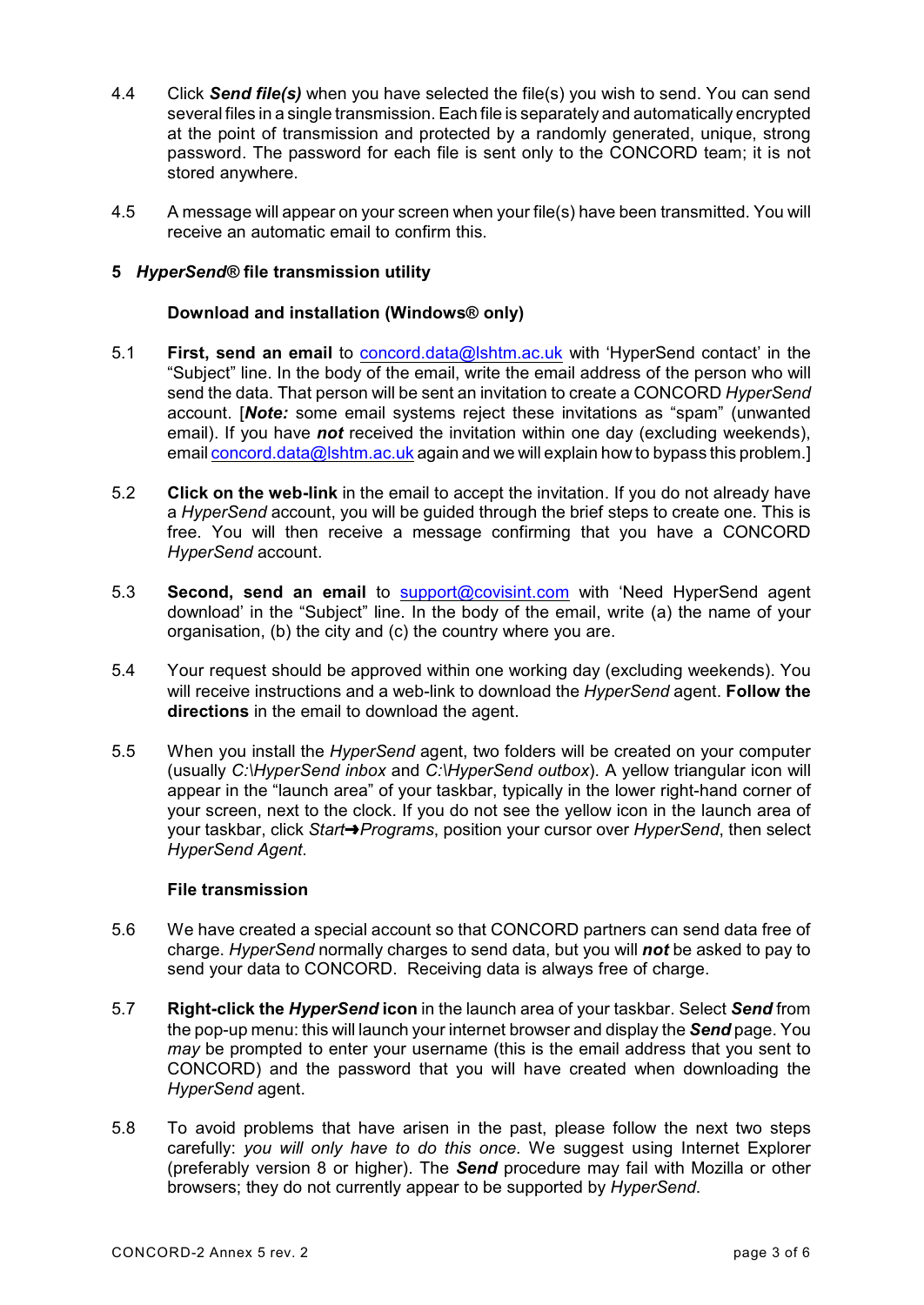- 5.8.1 *First,* ensure that your computer firewall will allow access to *HyperSend*, including popup menus, by adding the *HyperSend* web-site to your list of 'trusted sites'. To do this, in Internet Explorer, select *ToolsºInternet OptionsºSecurity*. In the dialogue box, select *Trusted sitesºSitesºAdd*. Then add "https://\*.HyperSend.com" to your list of trusted web-sites. Close the dialogue box.
- 5.8.2 *Second,* ensure that *HyperSend* can see the exact location on your computer of the file(s) you want to send. Again, select *ToolsºInternet OptionsºSecurity*. Click the *Custom Level* button. The *Security Settings* pop-up window is displayed. Locate the 'radio button' next to the option *Include local directory path when uploading files to a server* and select *Enable*. Click *OK*. If you are prompted to confirm the change, click *Yes*.
- 5.9 Enter [concord.data@lshtm.ac.uk](mailto:concord.data@lshtm.ac.uk) in the *To* field on the *Send* page.
- 5.10 **Enter the name of the file** you want to send (e.g. 1840120021, 1840120041) in the *Subject* field. You should already have received a list of file-names to use; if not, please contact us. The file-name you enter will now appear on the *Track* and *Pick-up* pages of the *HyperSend* web-site, and in any emails you receive about the delivery.
- 5.11 Please *do not* use the *Message* box. If you wish to comment on your file transmission, include this in your email to [concord.data@lshtm.ac.uk](mailto:concord.data@lshtm.ac.uk) (see 5.17 below)
- 5.12 Click *Browse*, navigate to the file you wish to send, highlight it, then click *Open*. The location (full path) of your file will then be listed in the box *List of files that will be sent*.
- 5.13 Scroll down to the *Advanced Options* area at the bottom of the *Send* page. Click the box *Reverse the Charges*. Select the option *SSL [secure socket layer] plus Encrypted* **Envelope**: your data file will then be held inside an encrypted 'envelope' at every stage of transmission, including the brief period during which it remains on the *HyperSend* server. You will be asked to supply a password. Do not change other options on this page.
- 5.14 Click *Send*. The browser will take you to the *Track* page. The *HyperSend* icon in the launch area of your task bar will change from a triangle to a "key" symbol, then to an "upload" arrow. The file will then be uploaded from your computer to *HyperSend*.
- 5.15 If you are *not* prompted to enter a password for encryption of your file during transmission, place the cursor over the yellow *HyperSend* icon in the launch area of the task bar. You may have to exit *HyperSend*, then log in again. You should then be prompted for a password.
- 5.16 When the upload finishes, click the *Update status* button. Your file should be shown as having been sent. The file is now ready to be collected by the CONCORD team.
- 5.17 **Send an email** to [concord.data@lshtm.ac.uk](mailto:concord.data@lshtm.ac.uk) to notify us that you have uploaded one or more files to *HyperSend* (we will also receive an automatic notification). Include in your email the **name, email address and telephone number** of the staff member to whom we should confirm receipt of the file(s) and to arrange for password transmission to decrypt the file.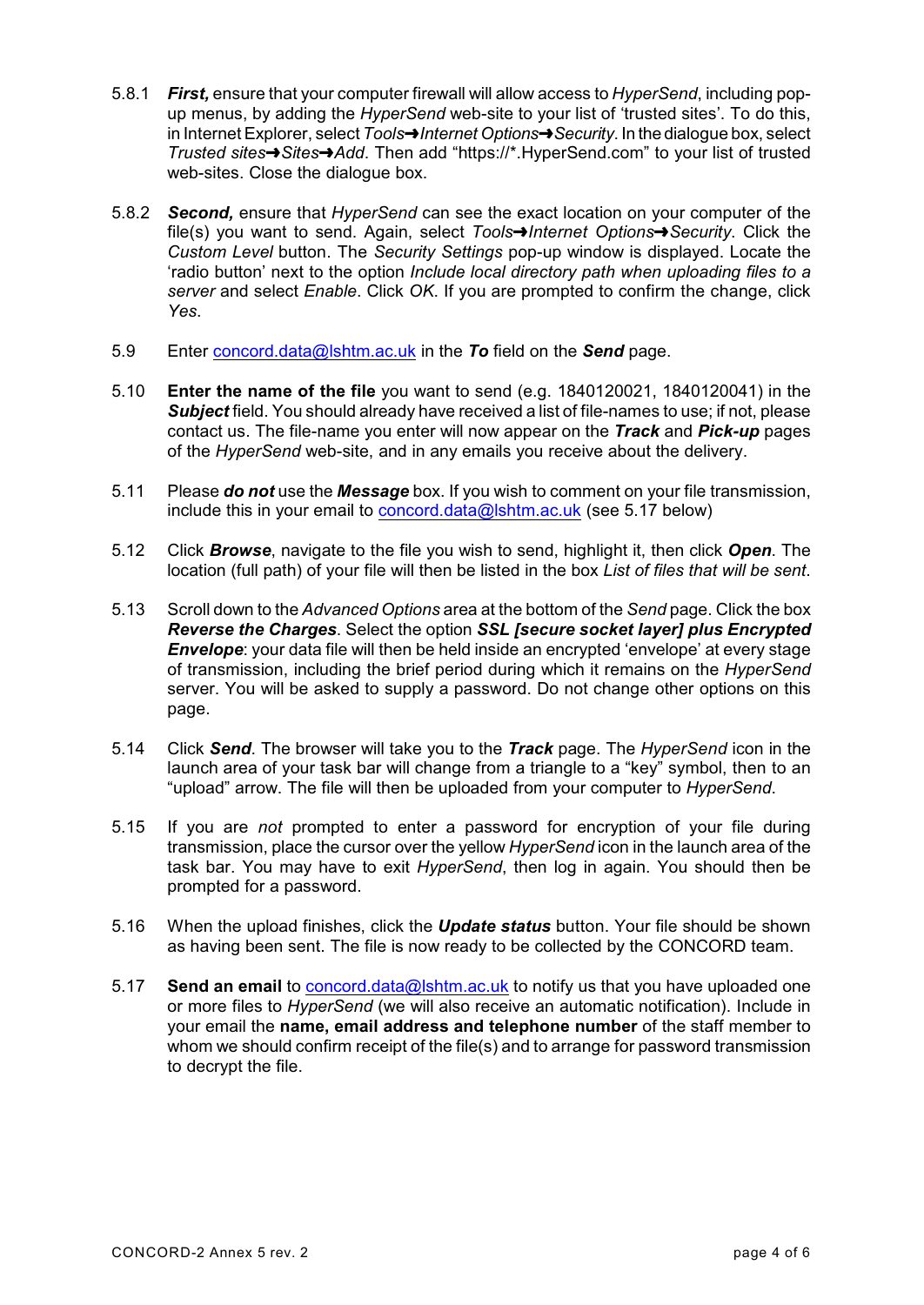# **6 Encryption and passwords**

- 6.1 If you use a postal courier, you **must** encrypt your data files before transmission. You can do this with:
	- WinZip® (version 17 or later)
	- 7-Zip (version 9 or later)
	- Any other software that supports AES (Advanced Encryption Standard) 256-bit encryption.
- 6.2 WinZip® is not free, but we can send you a licence for version 17. The program can be downloaded from this web-site: <http://www.winzip.com/win/en/wzfeatures-protect.htm>
- 6.3 7-Zip can be downloaded free of charge. It is a widely-used, open-source tool for secure compression and encryption. Go to<http://www.7-zip.org/>.
- 6.4 When this window appears, click *Download*

| Download 7-Zip 9.20 (2010-11-18) for Windo |             |                |             |  |  |  |  |
|--------------------------------------------|-------------|----------------|-------------|--|--|--|--|
| Link                                       | <b>Type</b> | <b>Windows</b> | <b>Size</b> |  |  |  |  |
| Download                                   | .exe        | 32-bit x86     | 1 MB        |  |  |  |  |
| Download                                   | .msi        | 64-bit x64     | 1 MB        |  |  |  |  |

6.5 Click *Save file* to save the file 7z920.exe to a suitable location on your computer. When the download is complete, double-click on this file to install 7-Zip. By default, the program will usually be stored in *C:\Program Files\7-Zip*. You can now run the 7-Zip program.



- 6.6 Each encrypted file **must** be protected with a unique, strong password.
- 6.7 We will send confirmation of receipt of each file to your registered email address.